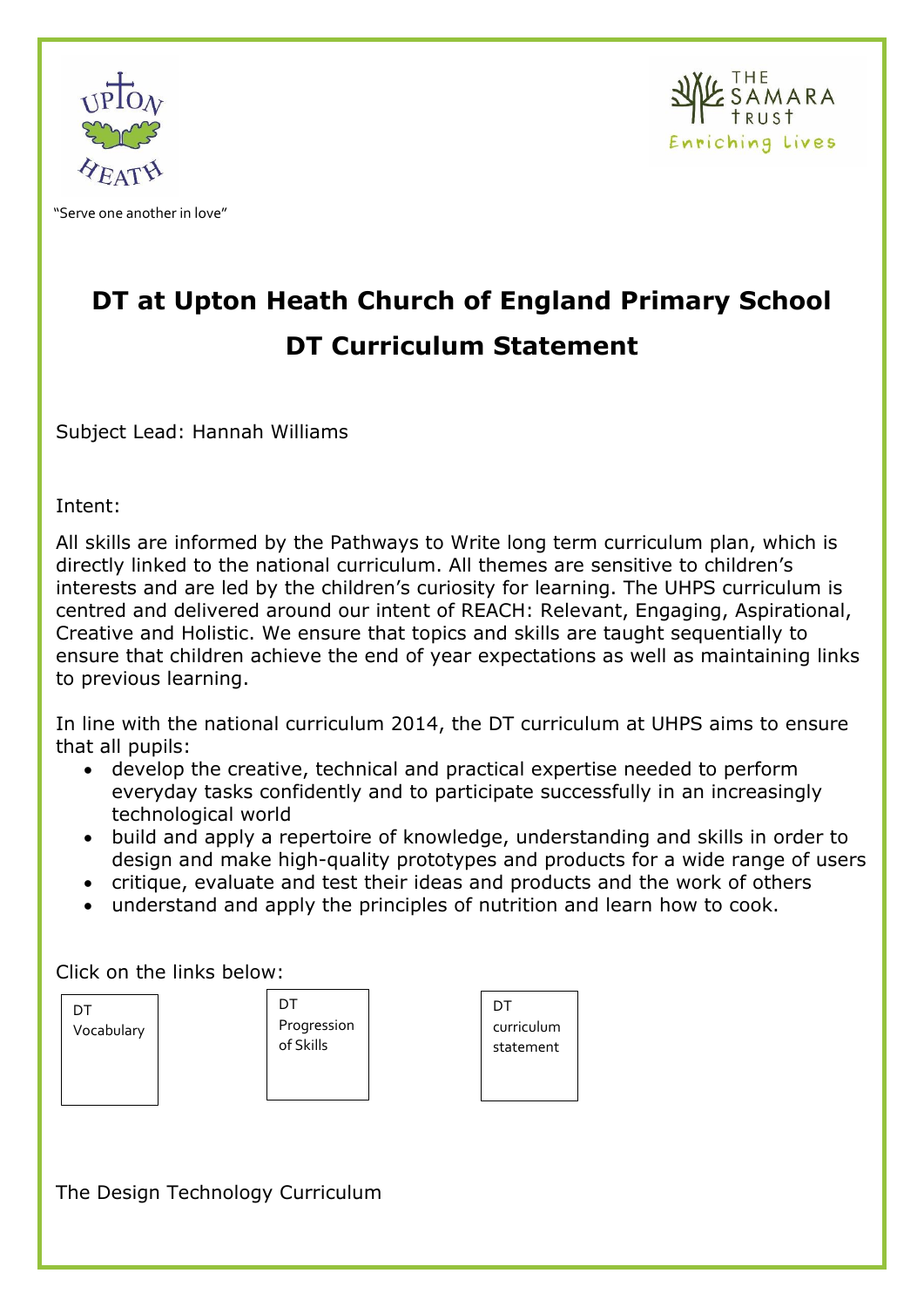| Cohort            | <b>Half</b><br>term | Theme /<br><b>Topic</b>        | Intent                                                                                            | Implementation                                                                                                                                                        | Impact                                                                                                                                                                                                                                                                                                                                       |
|-------------------|---------------------|--------------------------------|---------------------------------------------------------------------------------------------------|-----------------------------------------------------------------------------------------------------------------------------------------------------------------------|----------------------------------------------------------------------------------------------------------------------------------------------------------------------------------------------------------------------------------------------------------------------------------------------------------------------------------------------|
| Year 1            | Autumn<br>1         | Enquiry                        | Cooking and<br><b>Nutrition</b><br>Make a<br>sandwich for<br>the journey to<br>the south pole.    | Use the basic<br>principles of a<br>healthy and<br>varied diet to<br>prepare dishes                                                                                   | Can they<br>explain what<br>they are<br>making?<br>Which tools are<br>they using?<br>Can they cut<br>food safely?<br>Can they<br>describe the<br>texture of<br>foods?<br>Do they wash<br>their hands and<br>make sure that<br>surfaces are<br>clean?<br>Can they think<br>of interesting<br>ways of<br>decorating food<br>they have<br>made? |
| Year 2            |                     | Owls                           |                                                                                                   |                                                                                                                                                                       |                                                                                                                                                                                                                                                                                                                                              |
| Year 3            |                     | One Little<br>Drop             |                                                                                                   |                                                                                                                                                                       |                                                                                                                                                                                                                                                                                                                                              |
| Year 4            |                     | <b>The</b><br>Greatest<br>Show |                                                                                                   |                                                                                                                                                                       |                                                                                                                                                                                                                                                                                                                                              |
| Year 5            |                     | Rebel<br>Girls                 | Look at events<br>and<br>individuals in<br>DT who have<br>shaped the<br>world (barrels,<br>boats) | Lady Elizabeth<br>Wilbraham<br>Alexander<br><b>Graham Bell</b><br>Steve Jobs<br>Coco Chanel<br>Vivienne<br>Westwood<br>Isambard<br>Kingdom Brunel<br><b>Elon Musk</b> | Do they keep<br>checking that<br>their design is<br>the best it can<br>be?<br>Do they check<br>whether<br>anything could<br>be improved?<br>Can they<br>evaluate<br>appearance and<br>function against<br>the original<br>criteria?                                                                                                          |
| Year <sub>6</sub> |                     | Conflict<br>and<br>Resolution  | <b>Textiles</b><br>Make Do and<br>Mend                                                            | textiles (sewing,<br>patchwork)                                                                                                                                       | Have they<br>thought about<br>how their<br>product could<br>be sold?                                                                                                                                                                                                                                                                         |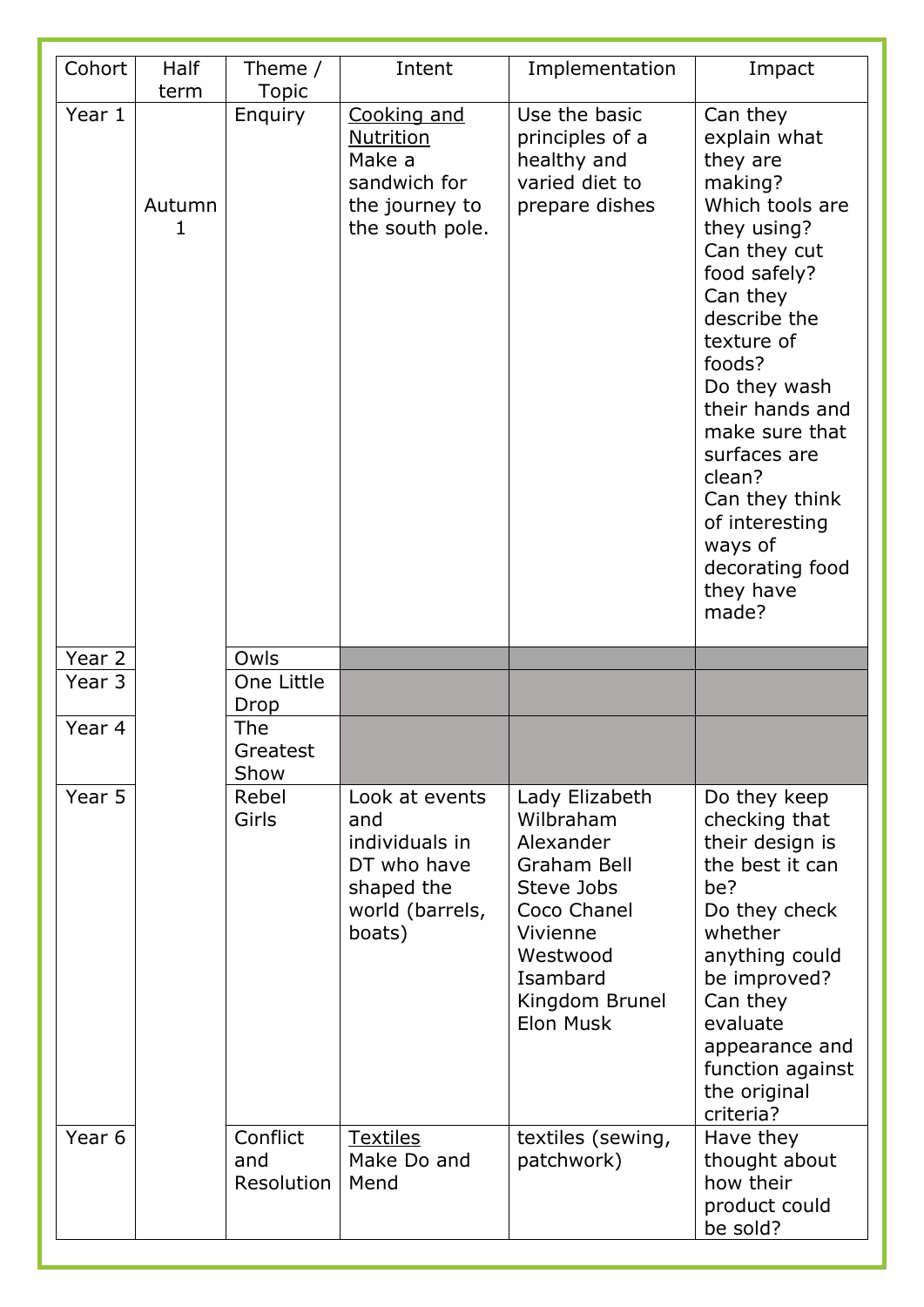|  |  | Have they given<br>considered<br>thought about<br>what would<br>improve their<br>product even |
|--|--|-----------------------------------------------------------------------------------------------|
|  |  | more?                                                                                         |

| Cohort | Half        | Theme /        | Intent                                                               | Implementation                                                              | Impact                                                                                                                                                                                                                                                                                                                                |
|--------|-------------|----------------|----------------------------------------------------------------------|-----------------------------------------------------------------------------|---------------------------------------------------------------------------------------------------------------------------------------------------------------------------------------------------------------------------------------------------------------------------------------------------------------------------------------|
|        | term        | <b>Topic</b>   |                                                                      |                                                                             |                                                                                                                                                                                                                                                                                                                                       |
| Year 1 | Autumn<br>2 | <b>Enquiry</b> | Construction<br>Make a cage for<br><b>Nibbles</b>                    | Investigate how<br>they can be made<br>stronger, stiffer<br>and more stable | Can they talk<br>with others<br>about how they<br>want to<br>construct their<br>product?<br>Can they select<br>appropriate<br>resources and<br>tools for their<br>building<br>projects?<br>Can they make<br>simple plans<br>before making<br>objects, e.g.<br>drawings,<br>arranging<br>pieces of<br>construction<br>before building? |
| Year 2 |             | Owls           | Construction<br>Create a<br>suitable 'fat ball'<br>to<br>feed an owl | Explore and<br>evaluate a<br>range of existing<br>products<br>and designs   | Can they talk<br>with others<br>about how they<br>want to<br>construct their<br>product?<br>Can they select<br>appropriate<br>resources and<br>tools for their<br>building<br>projects?<br>Can they make<br>simple plans<br>before making<br>objects, e.g.<br>drawings,<br>arranging<br>pieces of                                     |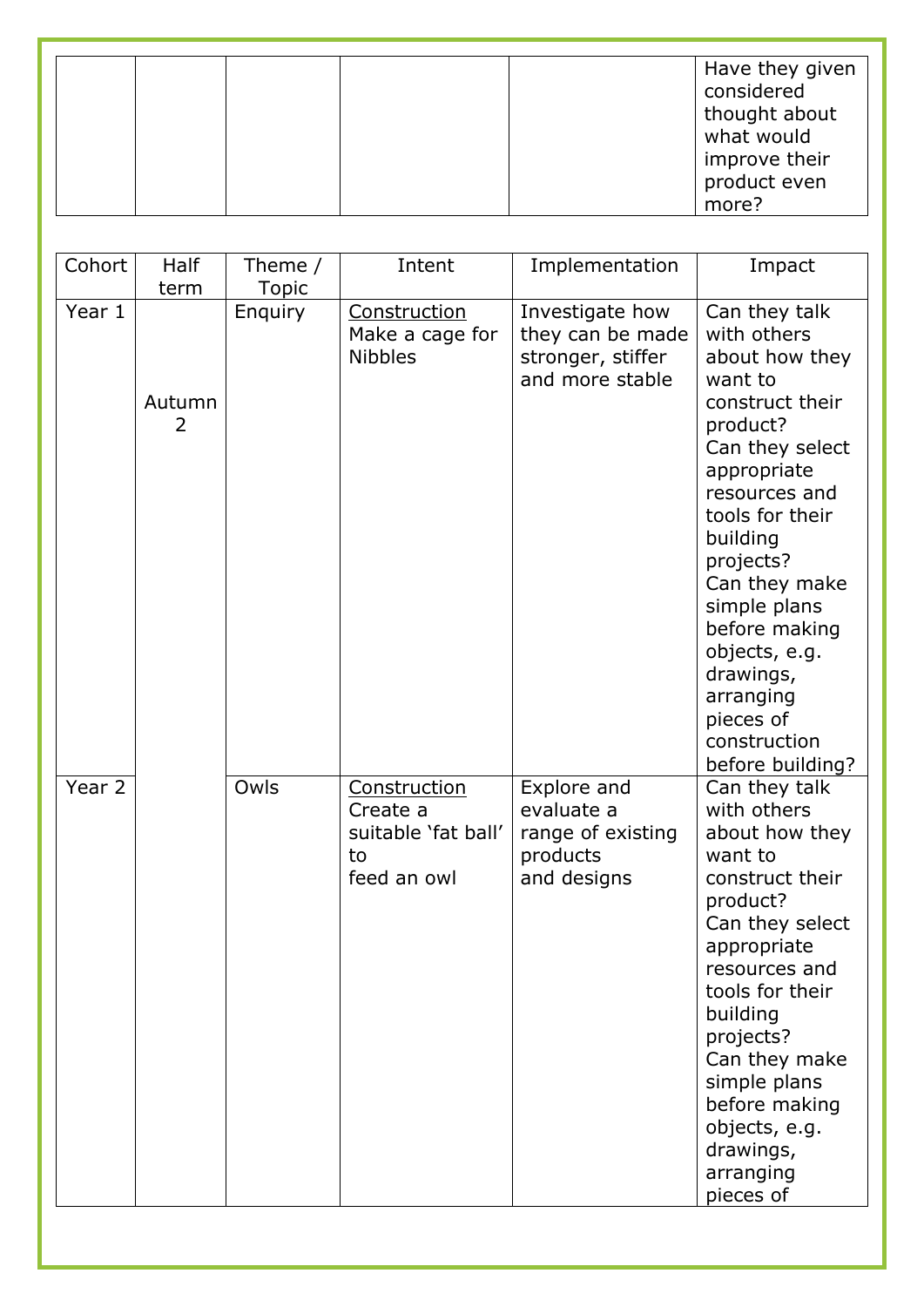|                   |                               |                                                                                                           |                                                                                      | construction                                                                                                                                                                                 |
|-------------------|-------------------------------|-----------------------------------------------------------------------------------------------------------|--------------------------------------------------------------------------------------|----------------------------------------------------------------------------------------------------------------------------------------------------------------------------------------------|
| Year 3            | One Little<br>Drop            | Mouldable<br><b>Materials</b><br>Snow scene in a<br>box                                                   | cutting, shaping,<br>joining, finishing<br>Select and use a<br>range of<br>materials | before building?<br>Do they select<br>the most<br>appropriate<br>materials?<br>Can they use a<br>range of<br>techniques to<br>shape and<br>mould?<br>Do they use<br>finishing<br>techniques? |
| Year 4            | The<br>Greatest<br>Show       | Stiff and<br><b>Flexible Sheet</b><br><b>Materials</b><br>Make a<br>fairground<br>game/<br>mechanical toy | use gears,<br>pulleys, levers,<br>linkages                                           | Can they<br>measure<br>carefully so as<br>to make sure<br>they have not<br>made mistakes?<br>How have they<br>attempted to<br>make their<br>product strong?                                  |
| Year 5            | Rebel<br>Girls                |                                                                                                           |                                                                                      |                                                                                                                                                                                              |
| Year <sub>6</sub> | Conflict<br>and<br>Resolution |                                                                                                           |                                                                                      |                                                                                                                                                                                              |

| Cohort | <b>Half</b> | Theme /                     | Intent                                                                                           | Implementation                                                                                                                                    | Impact                                                                                                                                                          |
|--------|-------------|-----------------------------|--------------------------------------------------------------------------------------------------|---------------------------------------------------------------------------------------------------------------------------------------------------|-----------------------------------------------------------------------------------------------------------------------------------------------------------------|
|        | term        | Topic                       |                                                                                                  |                                                                                                                                                   |                                                                                                                                                                 |
| Year 1 | Spring      | <b>Museum</b><br>Exhibition | Use of<br><b>Materials</b><br>Make an animal<br>mask                                             | Select tools:<br>cutting, shaping,<br>joining, finishing<br>select materials                                                                      | Can they make a<br>structure/model<br>using different<br>materials?<br>Is their work<br>tidy?<br>Can they make<br>their model<br>stronger if it<br>needs to be? |
| Year 2 |             | Events<br>from the<br>Past  | Mechanisms<br>Use of<br><b>Materials</b><br>Design<br>functional<br>machines and<br>make through | select from and<br>use a wide range<br>of materials and<br>components,<br>including<br>construction<br>materials,<br>textiles and<br>ingredients, | Can they make a<br>product, which<br>moves?<br>Can they cut<br>materials using<br>scissors?<br>Can they<br>describe the                                         |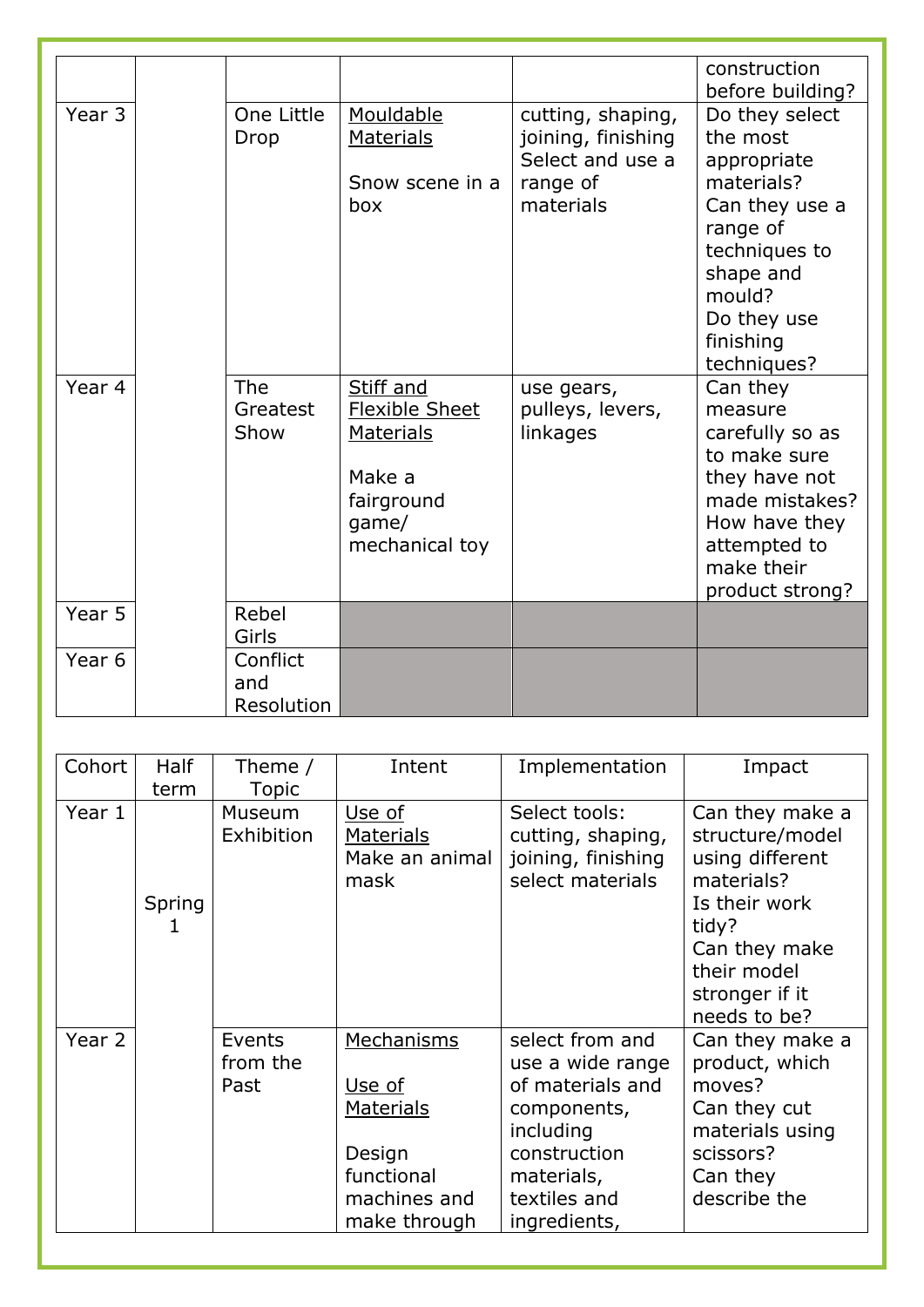|        |                                 | exploring a<br>range of<br>materials                                                       | according to their<br>characteristics<br>Explore and use<br>mechanisms [for<br>example, levers,<br>sliders, wheels<br>and axles], in<br>their products. | materials using<br>different words?<br>Can they say<br>why they have<br>chosen moving<br>parts?                                                                                              |
|--------|---------------------------------|--------------------------------------------------------------------------------------------|---------------------------------------------------------------------------------------------------------------------------------------------------------|----------------------------------------------------------------------------------------------------------------------------------------------------------------------------------------------|
| Year 3 | Deep,<br>Deep<br>Down           |                                                                                            |                                                                                                                                                         |                                                                                                                                                                                              |
| Year 4 | Growing<br>Up Global            | <b>Mouldable</b><br><b>Materials</b><br>Build a volcano                                    | generate ideas,<br>develop,<br>communicate,<br>create sketches<br>and exploded<br>diagrams                                                              | Do they take<br>time to consider<br>how they could<br>have made their<br>idea better?<br>Do they work at<br>their product<br>even though<br>their original idea<br>might not have<br>worked? |
| Year 5 | Heroes and<br><b>Villains</b>   | Cooking and<br>Nutrition<br>Design<br>superhero<br>energy food -<br>granola or<br>flapjack | Use the basic<br>principles of a<br>healthy and<br>varied diet to<br>prepare dishes                                                                     | Can they<br>describe what<br>they do to be<br>both hygienic<br>and safe?<br>How have they<br>presented their<br>product well?                                                                |
| Year 6 | Evolution<br>and<br>Inheritance | Cooking and<br>Nutrition<br>Design the<br>perfect meal<br>for a giant                      | Use the basic<br>principles of a<br>healthy and<br>varied diet to<br>prepare dishes                                                                     | Can they<br>describe what<br>they do to be<br>both hygienic<br>and safe?<br>How have they<br>presented their<br>product well?                                                                |

| Cohort | Half   | Theme /                    | Intent                                             | Implementation                                                                                                            | Impact                                                                                                    |
|--------|--------|----------------------------|----------------------------------------------------|---------------------------------------------------------------------------------------------------------------------------|-----------------------------------------------------------------------------------------------------------|
|        | term   | <b>Topic</b>               |                                                    |                                                                                                                           |                                                                                                           |
| Year 1 |        | Museum                     |                                                    |                                                                                                                           |                                                                                                           |
|        |        | Exhibition                 |                                                    |                                                                                                                           |                                                                                                           |
| Year 2 | Spring | Events<br>from the<br>Past | Mechanisms<br>Design and<br>make own<br>moving toy | select from and<br>use a range of<br>tools and<br>equipment to<br>perform practical<br>tasks such as<br>cutting, shaping, | Can they join<br>materials<br>together as part<br>of a moving<br>product?<br>Can they add<br>some kind of |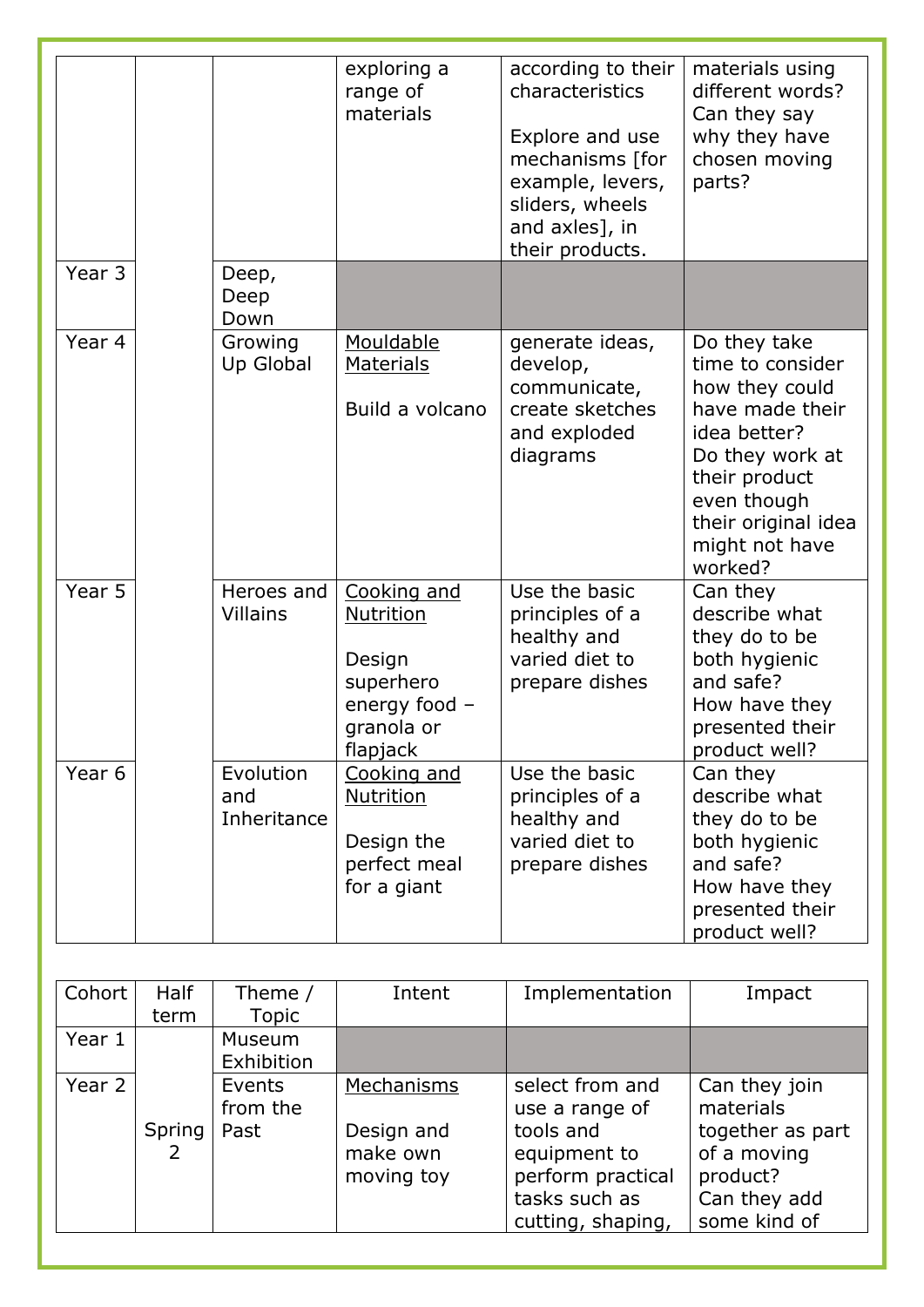|        |                       |                                                                                                                    | joining and<br>finishing<br>select from and<br>use a wide range<br>of materials and<br>components,<br>including<br>construction<br>materials,<br>textiles and<br>ingredients,<br>according to their<br>characteristics<br>explore and use<br>mechanisms<br>(levers, sliders,<br>wheels and<br>axles) | design to their<br>product?                                                                                                                                                                                                                                                                                                                                                                                                                                                                                              |
|--------|-----------------------|--------------------------------------------------------------------------------------------------------------------|------------------------------------------------------------------------------------------------------------------------------------------------------------------------------------------------------------------------------------------------------------------------------------------------------|--------------------------------------------------------------------------------------------------------------------------------------------------------------------------------------------------------------------------------------------------------------------------------------------------------------------------------------------------------------------------------------------------------------------------------------------------------------------------------------------------------------------------|
| Year 3 | Deep,<br>Deep<br>Down |                                                                                                                    |                                                                                                                                                                                                                                                                                                      |                                                                                                                                                                                                                                                                                                                                                                                                                                                                                                                          |
| Year 4 | Growing<br>Up Global  | <b>Mouldable</b><br><b>Materials</b><br>Create and test<br>an escape raft -<br>select and<br>evaluate<br>materials | use research and<br>develop design<br>criteria to inform<br>the design of<br>innovative,<br>functional,<br>appealing<br>products that are<br>fit for purpose,<br>aimed at<br>particular<br>individuals or<br>groups                                                                                  | Can they come<br>up with at least<br>one idea about<br>how to create<br>their product?<br>Do they take<br>account of the<br>ideas of others<br>when designing?<br>Can they<br>produce a plan<br>and explain it to<br>others?<br>Can they<br>suggest some<br>improvements<br>and say what<br>was good and<br>not so good<br>about their<br>original design?<br>Do they take<br>time to consider<br>how they could<br>have made their<br>idea better?<br>Do they work at<br>their product<br>even though<br>their original |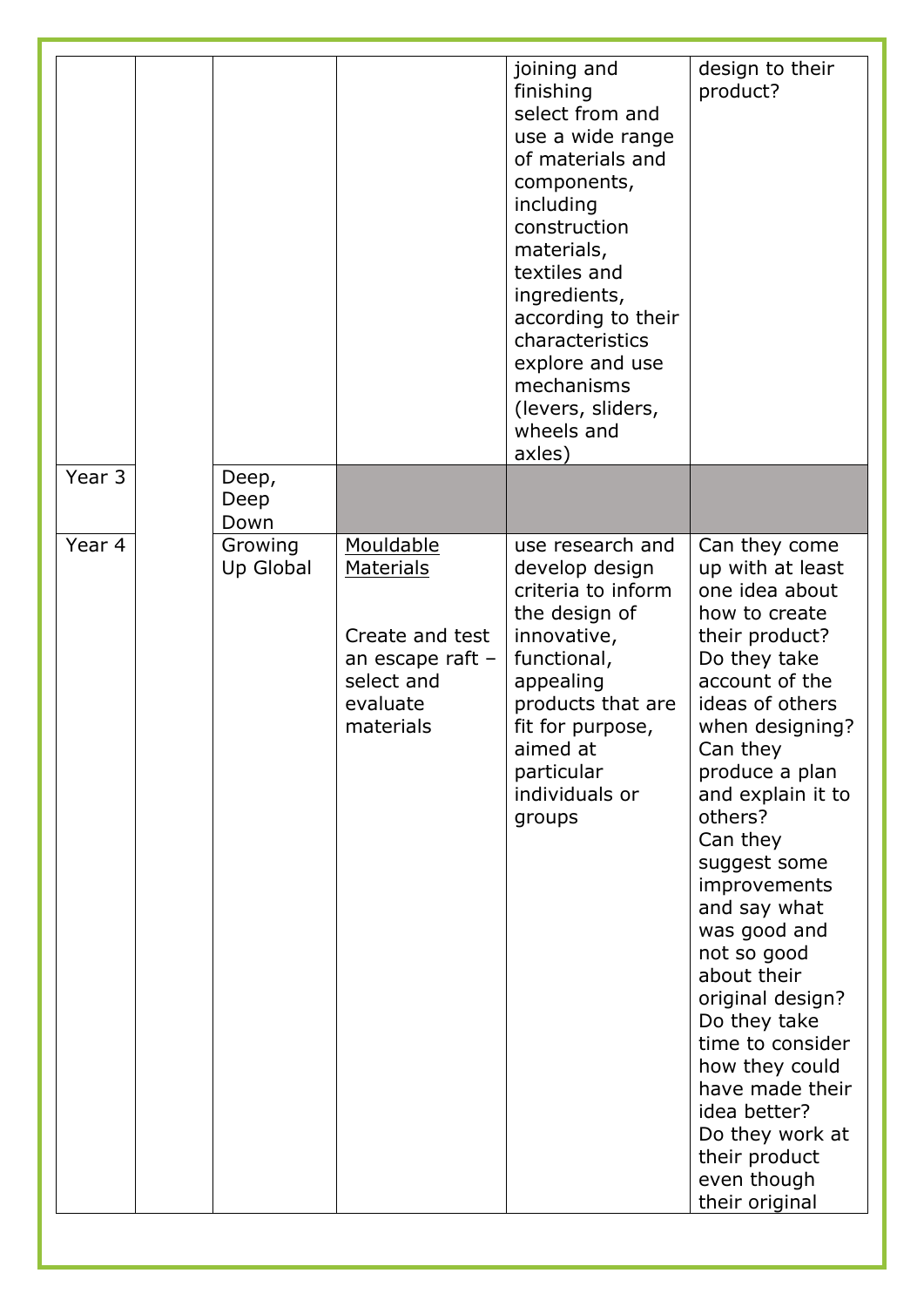|        |                 |                  |                   | idea might not    |
|--------|-----------------|------------------|-------------------|-------------------|
|        |                 |                  |                   | have worked?      |
| Year 5 | Heroes and      | Electrical and   | understand and    | Can they          |
|        | <b>Villains</b> | Mechanical       | use electrical    | incorporate a     |
|        |                 | Components       | systems in their  | switch into their |
|        |                 |                  | products, such as | product?          |
|        |                 | programme        | series circuits   | Can they refine   |
|        |                 | own moving       | incorporating     | their product     |
|        |                 | object - rocket, | switches, bulbs,  | after testing it? |
|        |                 | alien,           | buzzers and       | Can they          |
|        |                 | spacecraft       | motors            | incorporate       |
|        |                 |                  |                   | hydraulics and    |
|        |                 |                  |                   | pneumatics?       |
| Year 6 | Evolution       |                  |                   |                   |
|        | and             |                  |                   |                   |
|        | Inheritance     |                  |                   |                   |

| Cohort           | Half<br>term | Theme /<br><b>Topic</b> | Intent                                                                                                                     | Implementation                                                                                                                                                                                                                                                                                                                                                      | Impact                                                                                                                                                                                                                                                                                                                                                                                                              |
|------------------|--------------|-------------------------|----------------------------------------------------------------------------------------------------------------------------|---------------------------------------------------------------------------------------------------------------------------------------------------------------------------------------------------------------------------------------------------------------------------------------------------------------------------------------------------------------------|---------------------------------------------------------------------------------------------------------------------------------------------------------------------------------------------------------------------------------------------------------------------------------------------------------------------------------------------------------------------------------------------------------------------|
| Year 1<br>Year 2 | Summer<br>1  | Travel<br>Environment   | Developing,<br>planning and<br>communicating<br>ideas<br>Use of<br>materials<br>Design, test,<br>make rockets<br>and boats | select from and<br>use a range of<br>tools and<br>equipment to<br>perform<br>practical tasks<br>(for example,<br>cutting,<br>shaping, joining<br>and finishing)<br>select from and<br>use a wide<br>range of<br>materials and<br>components,<br>including<br>construction<br>materials,<br>textiles and<br>ingredients,<br>according to<br>their<br>characteristics | Whose rocket<br>can travel the<br>furthest?<br>Can you get<br>your boat to<br>float?<br>Can they think<br>of some ideas<br>of their own?<br>Can they<br>explain what<br>they want to<br>do?<br>Can they use<br>pictures and<br>words to plan?<br>Can they make<br>a<br>structure/model<br>using different<br>materials?<br>Is their work<br>tidy?<br>Can they make<br>their model<br>stronger if it<br>needs to be? |
|                  |              | and<br>Community        |                                                                                                                            |                                                                                                                                                                                                                                                                                                                                                                     |                                                                                                                                                                                                                                                                                                                                                                                                                     |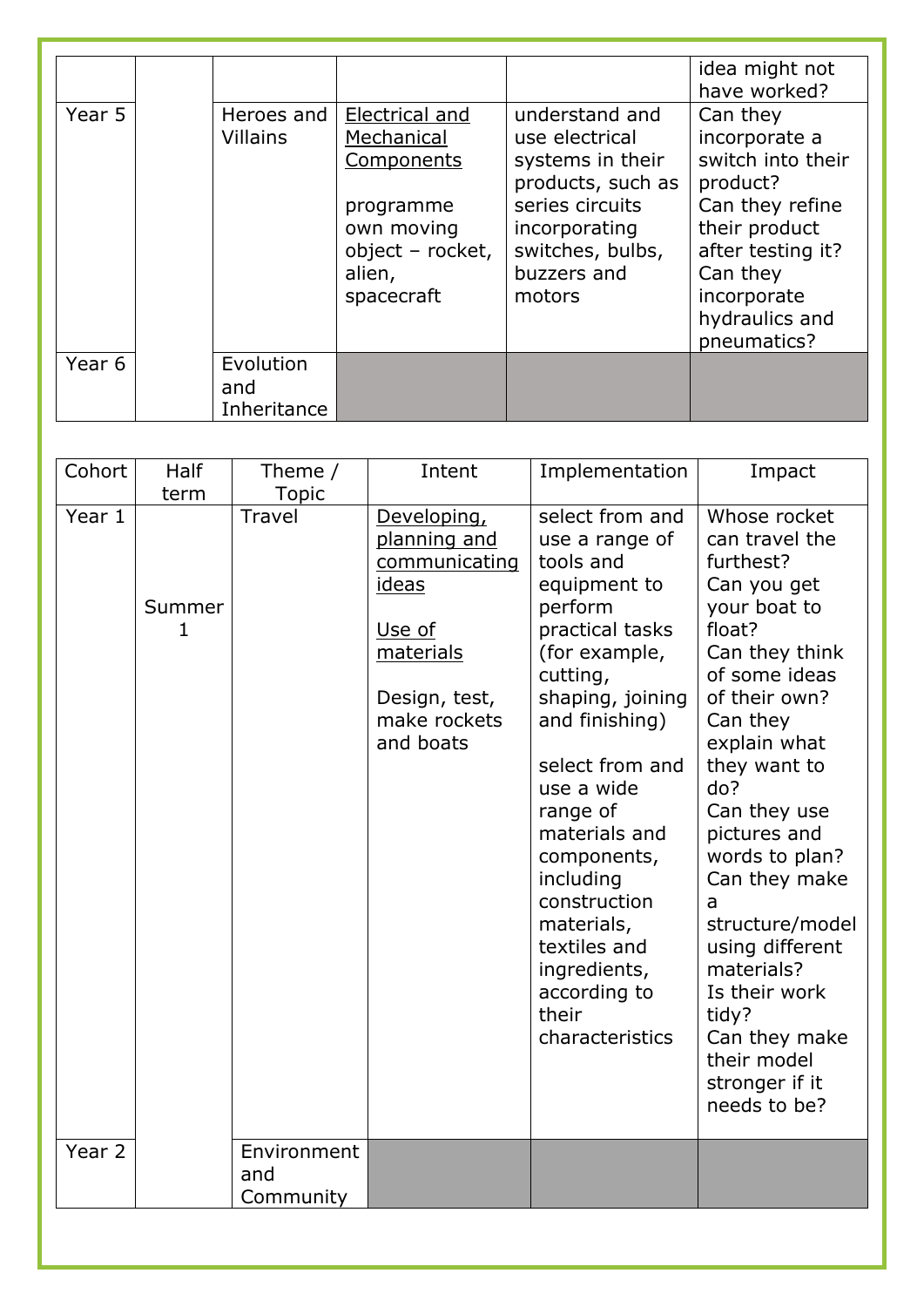| Year <sub>3</sub> | Journeys                | Stiff and<br><b>Flexible Sheet</b><br><b>Materials</b><br>Design and<br>make a bridge<br>to cross the<br>moat into the<br>citadel                     | research and<br>evaluate<br>bridges, test<br>materials and<br>evaluate              | Do they use the<br>most<br>appropriate<br>materials?<br>Can they work<br>accurately to<br>make cuts and<br>holes?<br>Can they join<br>materials?                   |
|-------------------|-------------------------|-------------------------------------------------------------------------------------------------------------------------------------------------------|-------------------------------------------------------------------------------------|--------------------------------------------------------------------------------------------------------------------------------------------------------------------|
| Year 4            | Save Our<br>Environment | Cooking and<br>Nutrition<br>Make a fruit<br>salad. Discuss<br>UK seasonal<br>fruits and fruits<br>that are<br>transported<br>from rainforest<br>areas | Use the basic<br>principles of a<br>healthy and<br>varied diet to<br>prepare dishes | Do they know<br>what to do to<br>be hygienic and<br>safe?<br>Have they<br>thought what<br>they can do to<br>present their<br>product in an<br>interesting<br>way?  |
| Year 5            | One World               |                                                                                                                                                       |                                                                                     |                                                                                                                                                                    |
| Year <sub>6</sub> | Crime and<br>Punishment | Electrical and<br>Mechanical<br><b>Components</b><br>Design a<br>light/lamp                                                                           | Use electrical<br>systems and<br>test materials                                     | Can they use<br>different kinds<br>of circuit in<br>their product?<br>Can they think<br>of ways in<br>which adding a<br>circuit would<br>improve their<br>product? |

| Cohort | <b>Half</b>               | Theme /      | Intent        | Implementation   | Impact         |
|--------|---------------------------|--------------|---------------|------------------|----------------|
|        | term                      | <b>Topic</b> |               |                  |                |
| Year 1 |                           | Travel       | Developing,   | select from and  | Whose rocket   |
|        |                           |              | planning and  | use a range of   | can travel the |
|        |                           |              | communicating | tools and        | furthest?      |
|        |                           |              | ideas         | equipment to     | Can you get    |
|        | Summer                    |              |               | perform          | your boat to   |
|        | $\mathbf{2}^{\mathsf{I}}$ |              | Use of        | practical tasks  | float?         |
|        |                           |              | materials     | (for example,    | Can they think |
|        |                           |              |               | cutting,         | of some ideas  |
|        |                           |              | Design, test, | shaping, joining | of their own?  |
|        |                           |              | make rockets  | and finishing)   | Can they       |
|        |                           |              | and boats     |                  | explain what   |
|        |                           |              |               | select from and  | they want to   |
|        |                           |              |               | use a wide       | do?            |
|        |                           |              |               | range of         |                |
|        |                           |              |               | materials and    |                |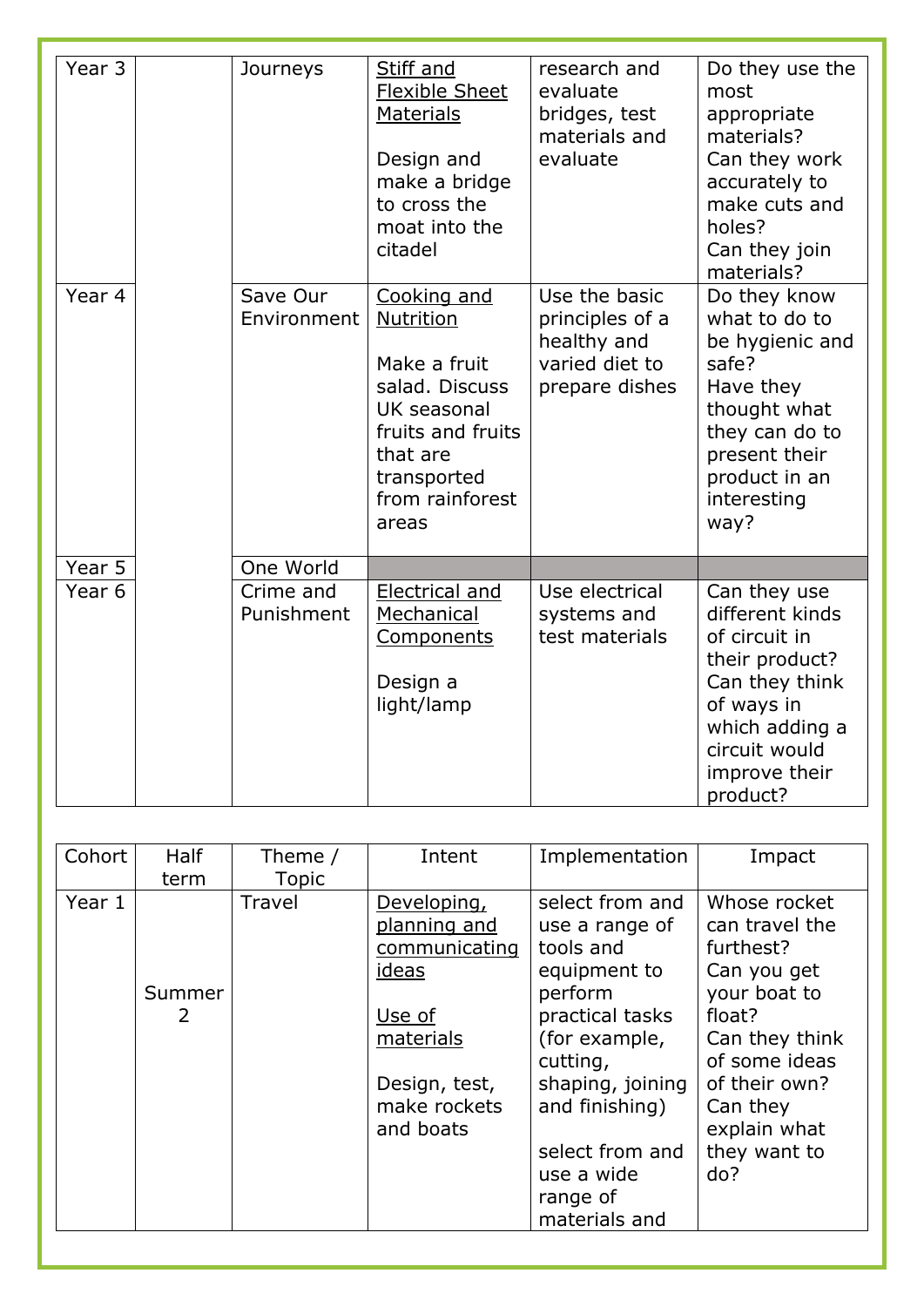|        |                         |             |                                                                                                             | components,<br>including<br>construction<br>materials,<br>textiles and<br>ingredients,<br>according to<br>their<br>characteristics | Can they use<br>pictures and<br>words to plan?<br>Can they make<br>a<br>structure/model<br>using different<br>materials?<br>Is their work<br>tidy?<br>Can they make<br>their model<br>stronger if it<br>needs to be? |
|--------|-------------------------|-------------|-------------------------------------------------------------------------------------------------------------|------------------------------------------------------------------------------------------------------------------------------------|----------------------------------------------------------------------------------------------------------------------------------------------------------------------------------------------------------------------|
| Year 2 | and<br>Community        | Environment |                                                                                                             |                                                                                                                                    |                                                                                                                                                                                                                      |
| Year 3 | Journeys                |             | <b>Textiles</b><br>Create a bag<br>with a giraffe<br>design                                                 | textiles<br>(sewing,<br>patchwork)                                                                                                 | Can they join<br>textiles of<br>different types<br>in different<br>ways?<br>Can they<br>choose textiles<br>both for their<br>appearance and<br>also qualities?                                                       |
| Year 4 | Save Our                | Environment | Electrical and<br><b>Mechanical</b><br><b>Components</b><br>Make a head<br>torch to see in<br>a cave        | use electrical<br>systems - link<br>with science                                                                                   | Can they add<br>things to their<br>circuits?<br>How have they<br>altered their<br>product after<br>checking it?<br>Are they<br>confident about<br>trying out new<br>and different<br>ideas?                          |
| Year 5 | One World               |             |                                                                                                             |                                                                                                                                    |                                                                                                                                                                                                                      |
| Year 6 | Crime and<br>Punishment |             | <b>Textiles</b><br>design own t-<br>shirts which<br>show your<br>identity (batik,<br>patchwork, tie<br>dye) | textiles<br>(sewing,<br>patchwork)                                                                                                 | Have they<br>thought about<br>how their<br>product could<br>be sold?<br>Have they given<br>considered<br>thought about<br>what would<br>improve their                                                                |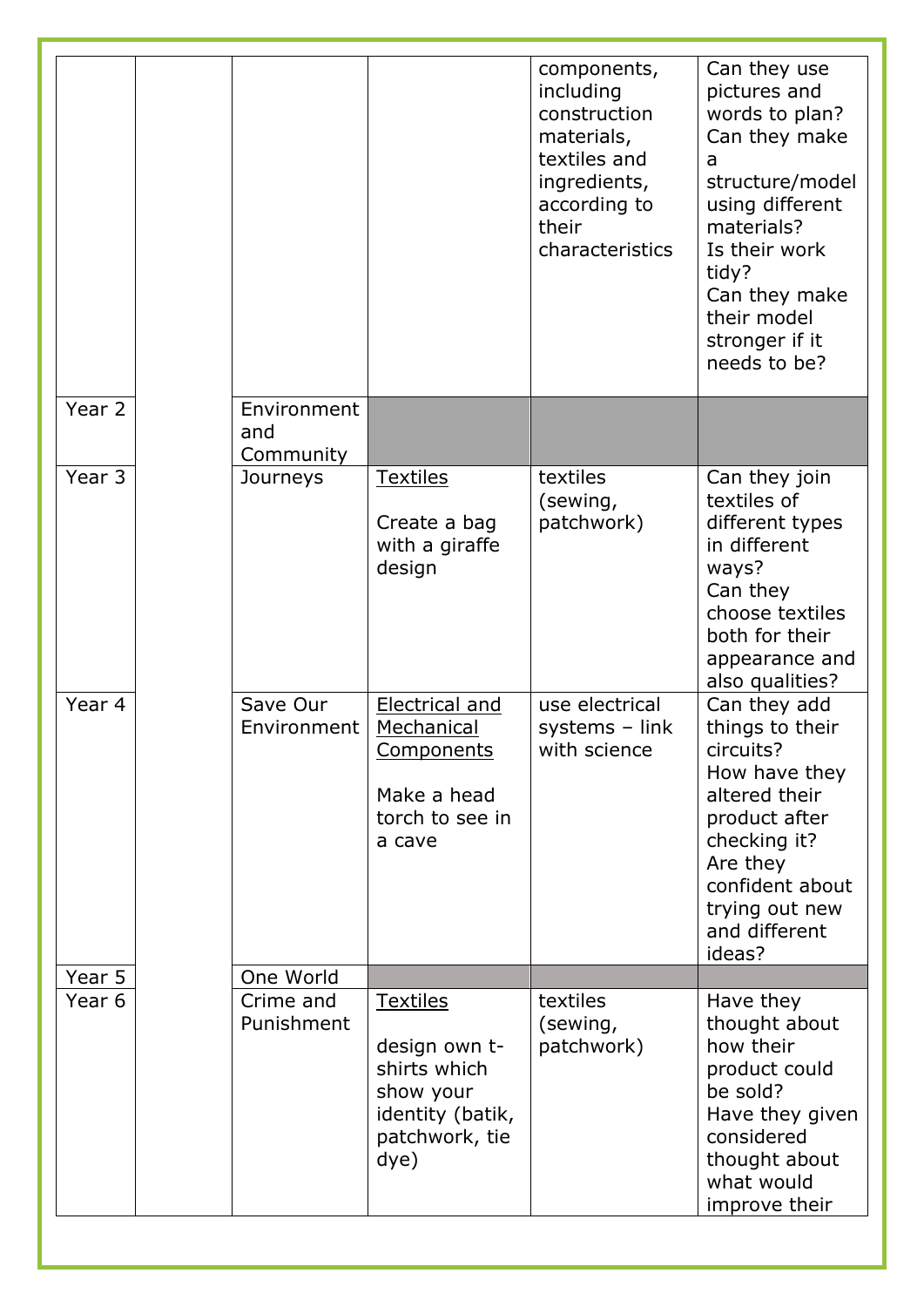|  |  | product even |
|--|--|--------------|
|  |  | more:        |

#### Implementation

All teaching of DT follows the design, make and evaluate cycle, with each stage rooted in technical knowledge. The design process is ingrained in real life, relevant contexts to give meaning to learning. While making, children are given choice and a range of tools to choose freely from. To evaluate, children are able to evaluate their own products against a specific design criteria. DT is taught through blocks as laid out in the long-term plan, where each of the stages are given equal weight. The children design and create products that consider function, purpose, and which are relevant to a range of sectors (for example, the home, school, leisure, culture, enterprise, industry and the wider environment). UHPS is Rights Respecting School and the teaching of DT allows pupils to consider, design and evaluate products that are used to enhance the lives of children around the world. It is through our DT curriculum that we deliver our REACH aims.

The Early Years Foundation Stage (EYFS) follows Development Matters, which aims to provide children in Reception with opportunities to have an 'Understanding of the World: people and communities, the World and technology', by the end of the EYFS Phase. The most relevant EYFS outcomes for DT are taken from the following areas of learning:

- Physical Development
- Understanding the World
- Expressive Arts and Design

## Impact

At UHPS, our vision of 'enriching lives' permeates the DT curriculum; children design, create and consider the efficiency of new and existing products with the goal of understanding the impact on daily life and the wider world. High-quality design and technology education makes an essential contribution to the creativity, culture, wealth and well-being of the nation and enables children to take risks, become resourceful, innovative, enterprising and capable citizens. DT outcomes in sketchbooks, Twitter, Facebook, cross-curricular lessons, Seesaw and Tapestry posts, evidence a balanced curriculum that demonstrates children's understanding of the skills at all key stages. Children take ownership of their learning through the evaluation of their products and are able to identify strengths and areas of improvement, with support from teachers.

#### British Values and our Christian Distinctiveness.

Children at UHPS value the diverse ethnic backgrounds of all pupils and families and are tolerant of the variety of faiths celebrated at school. Events that celebrate the multi-cultural nature of the school are underpinned by our DT curriculum. Where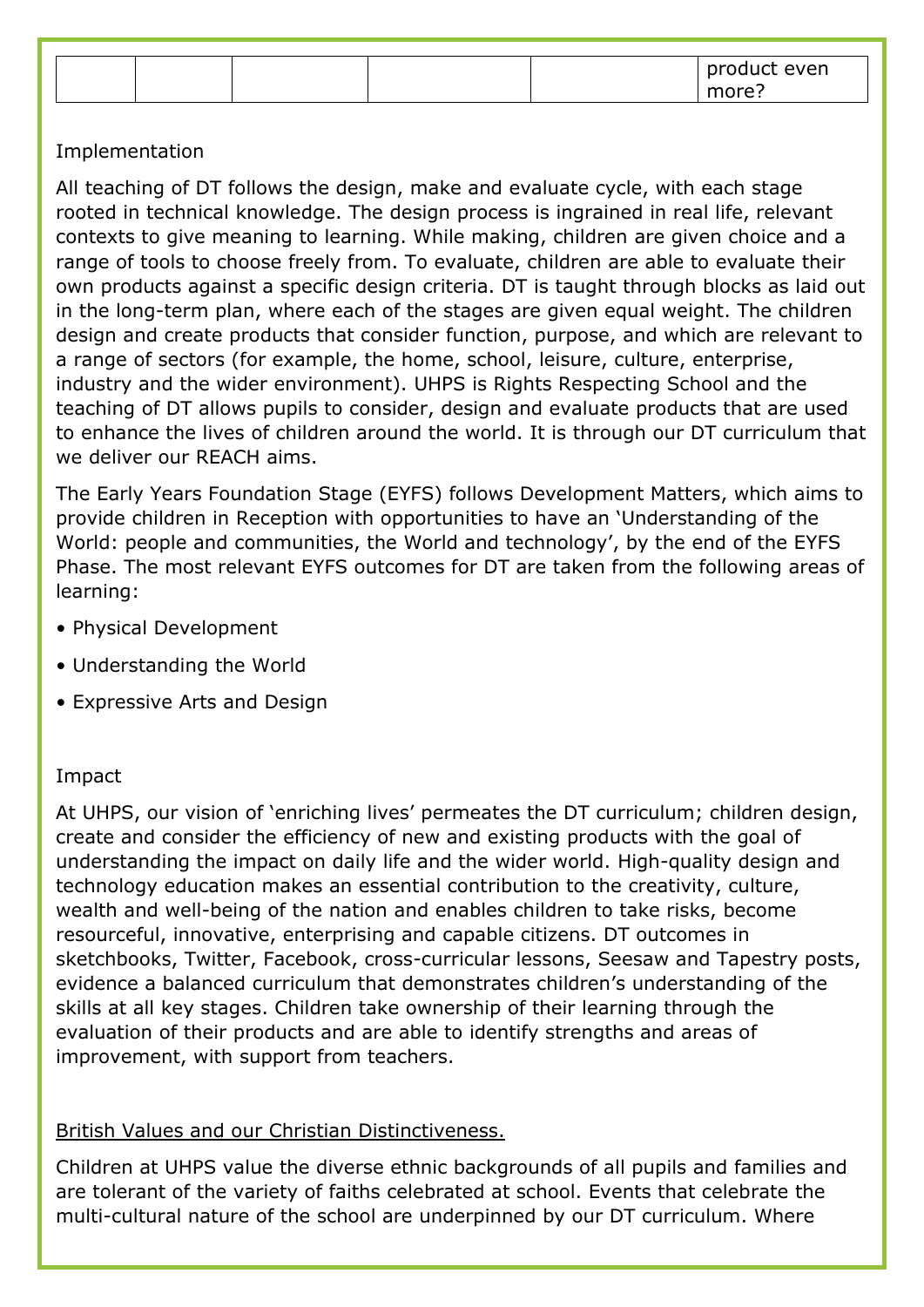appropriate, teachers tailor curriculum objectives to significant events in the Christian calendar, such as Easter, Advent and Lent. Other religious and cultural celebrations such as Chinese New Year and Diwali are also celebrated through DT via the creation of tea-light holders and lanterns.

### Early Years

EYFS follow the statutory framework, which sets out the seven areas of learning including Understanding the World, Physical Development and Expressive Arts and Design. It is at this stage that children will begin to develop their fine motor skills necessary to generate products and enhance their curiosity of what they can build, make and create.

| Cohort    | Half<br>term             | Theme /<br><b>Topic</b>          | Intent                                                                                                                                                                                                                                                               | Implementation                                                                                                               | Impact<br>L/M included<br>throughout<br>All areas of<br>learning are<br>included in<br>each topic and<br>ongoing<br>throughout the<br>year. Not<br>necessarily<br>specific areas<br>that are<br>covered.                                                             |
|-----------|--------------------------|----------------------------------|----------------------------------------------------------------------------------------------------------------------------------------------------------------------------------------------------------------------------------------------------------------------|------------------------------------------------------------------------------------------------------------------------------|----------------------------------------------------------------------------------------------------------------------------------------------------------------------------------------------------------------------------------------------------------------------|
| Reception | Autumn<br>1              | Transition<br>How do<br>we feel? | Support their<br>physical<br>development,<br>and learn<br>about keeping<br>safe whilst<br>experiencing<br>risks (e.g.<br>cutting with<br>sharp knives).<br>Find out how<br>substances<br>can be<br>changed by<br>tools, for<br>example by<br>whisking egg<br>whites. | Bake and<br>decorate<br>emotion biscuits<br>- biscuits will<br>have happy,<br>sad, angry, sick<br>(etc.) emotions<br>on them | Teach children<br>different<br>techniques for<br>joining<br>materials, such<br>as how to use<br>adhesive tape<br>and different<br>sorts of glue.<br>Provide a range<br>of materials<br>and tools and<br>teach children<br>to use them<br>with care and<br>precision. |
|           | Autumn<br>$\overline{2}$ | Winter is<br>coming              | Learn the<br>vocabulary<br>from the story<br>- tilt, turn,<br>left, right, tap,<br>flip etc.                                                                                                                                                                         | Bunny Slopes -<br>explore different<br>materials that<br>could be used to<br>build a ramp or<br>a slope. Which               | Explore, use<br>and refine a<br>variety of<br>artistic effects<br>to express their                                                                                                                                                                                   |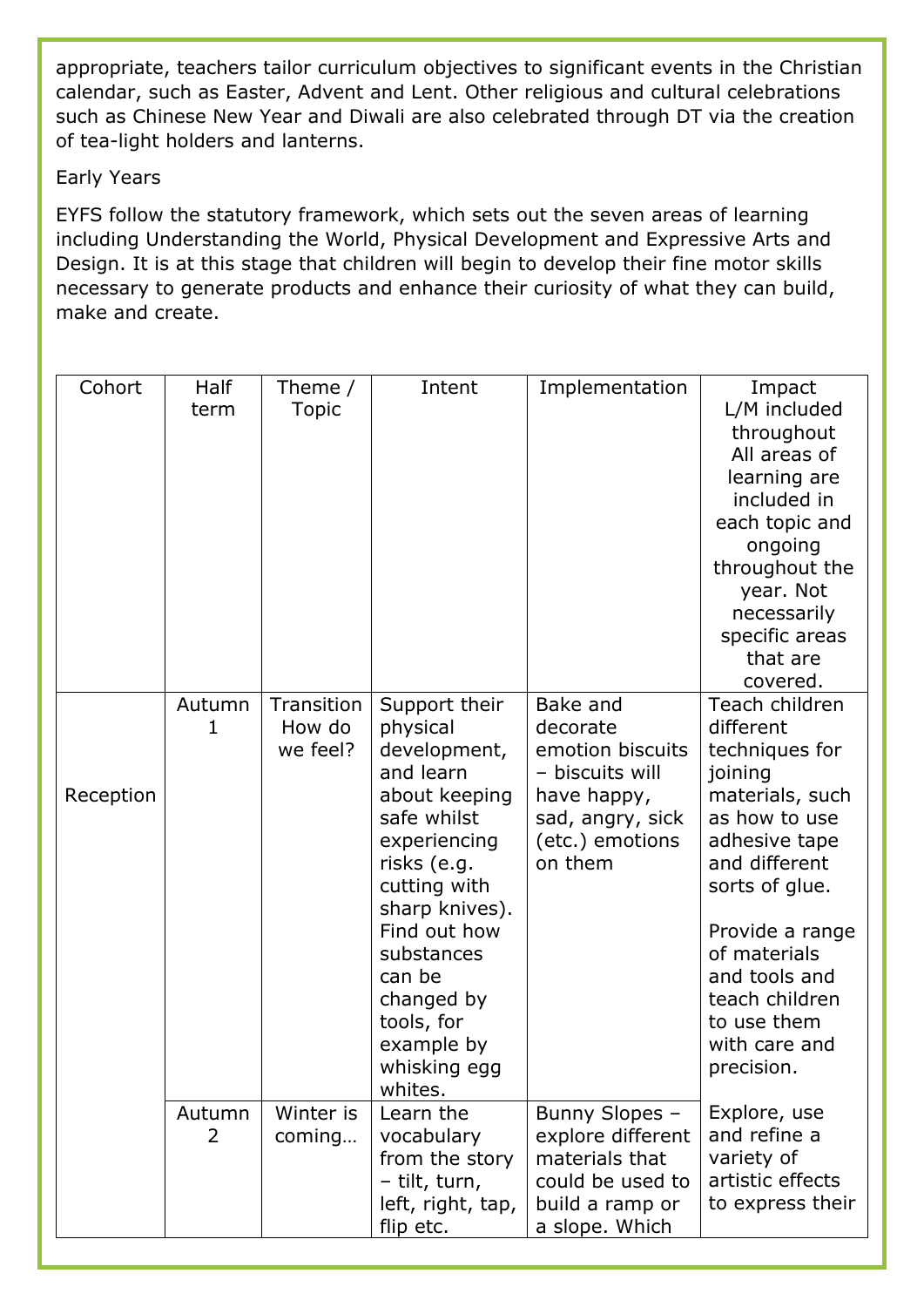|  |             |                                        | Learn the<br>benefits of<br>slopes and<br>ramps                                                                             | materials<br>worked better?<br>Why?                                                                                          | ideas and<br>feelings.<br>Return to and<br>build on their<br>previous<br>learning,                                                                                                                                                                     |
|--|-------------|----------------------------------------|-----------------------------------------------------------------------------------------------------------------------------|------------------------------------------------------------------------------------------------------------------------------|--------------------------------------------------------------------------------------------------------------------------------------------------------------------------------------------------------------------------------------------------------|
|  | Spring 1    | Living in<br>the past                  | Understand<br>need for<br>variety in food<br>Begin to<br>understand<br>that eating<br>well<br>contributes to<br>good health | Design the<br>perfect meal for<br>a dinosaur                                                                                 | refining ideas<br>and developing<br>their ability to<br>represent<br>them.<br>Create<br>collaboratively,<br>sharing ideas,<br>resources and<br>skills.<br>Provide<br>opportunities to<br>work together<br>to develop and<br>realise creative<br>ideas. |
|  | Spring 2    | What a<br>wonderful<br>world           | Investigate a<br>variety of<br>vehicles                                                                                     | Duck in the<br>Truck - come<br>up with ways to<br>get Duck's truck<br>out of the sticky<br>mud. What<br>could Duck<br>build? |                                                                                                                                                                                                                                                        |
|  | Summer<br>1 | <b>Stepping</b><br>into the<br>unknown | Select tools &<br>techniques to<br>shape,<br>assemble and<br>join                                                           | <b>Build the tallest</b><br>structure<br>possible - plan<br>and evaluate to<br>see if their<br>attempts could<br>be improved |                                                                                                                                                                                                                                                        |
|  | Summer<br>2 | Where<br>will we<br>go?                | Record<br>experiences<br>by drawing,<br>writing, voice<br>recording                                                         | Design a new<br>form of<br>transport-<br>teachers to set<br>the context                                                      |                                                                                                                                                                                                                                                        |

#### Key Stage 1

During Key Stage 1, children at UHPS take their first steps in becoming risk takers, innovators, problem solvers and trailblazers. They start to generate ideas through talking and drawing before designing purposeful products for themselves, based on particular criteria. Children are taught to build structures, taking careful consideration about they can be made stronger and more stable as well as exploring mechanisms such as levers, sliders and wheels. They begin to deliberate a range of tools, equipment and materials based on their suitability in addition to evaluating current on-the-market products as a means of influencing and evaluating their own products against a design criteria. As part of their work with food, children are taught how to apply the principles of nutrition and healthy eating.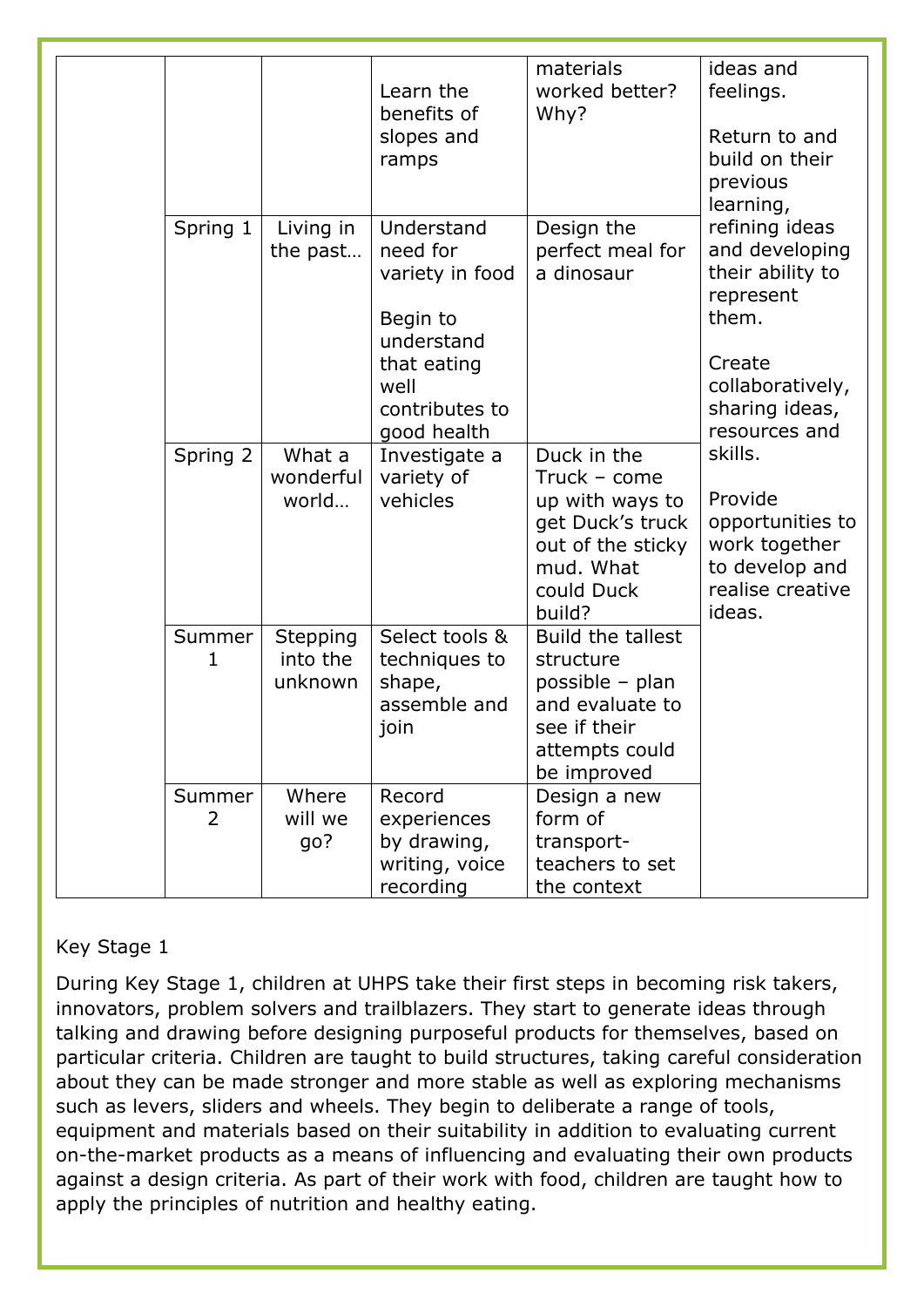#### Key Stage 2

Throughout Key Stage 2, children should continue to develop a chronologically secure knowledge and understanding of Design Technology skills alongside and relating to various topics, including those of historical and geographical significance. Children will develop annotated sketches, cross-sectional and exploded diagrams, prototypes and computer-aided designs as well as use electrical systems in their products, for example, series circuits incorporating switches, bulbs, buzzers and motors. Building on their skills acquired in Key Stage 1, children will dive deeper into the curriculum by:

- evaluating a range of existing products
- Selecting from a wider range of tools and equipment to produce products
- Using mechanical systems in their products, for example gears, pulleys, cams, leavers and linkages.
- Applying their understanding of computing to program, monitor and control their products.

Instilling a love of cooking will also open a door to one of the great expressions of human creativity. Learning how to cook is a crucial life skill that enables pupils to feed themselves and others affordably and well, now and in later life: at UHPS, we will give children the skills to accomplish this.

#### Assessment

Assessment for learning is continuous throughout the planning, teaching and learning cycle. Key Design Technology knowledge is taught to enable and promote the development of children's skills. Assessment is supported by the use of the following strategies:

- Observing children at work, individually, in pairs, small groups and in class during whole class teaching.
- Using differentiated, open-ended questions that require children to explain and unpick their understanding.
- The use of Knowledge Organisers in every lesson to enable the children to guide their own learning and use them to quiz the children and to use historical vocabulary appropriately.
- Providing effective feedback to learning, to support learning moving forward and to provide opportunities to self-assess, consolidate and study in-depth.
- Moderation of work and books will be used to inform teacher assessment and reflect on achievements and outcomes against agreed success criteria and learning objectives.

We are committed to providing a teaching and learning environment, which ensures that all children are able to progress with their learning, regardless of social class, gender, culture, race, or SEND. Teachers will use a range of strategies to ensure that all learners are included within a classroom ethos that is Relevant,

Engaging, Aspirational, Creative and Holistic. (REACH)

Subject Vocabulary

Key Stage 1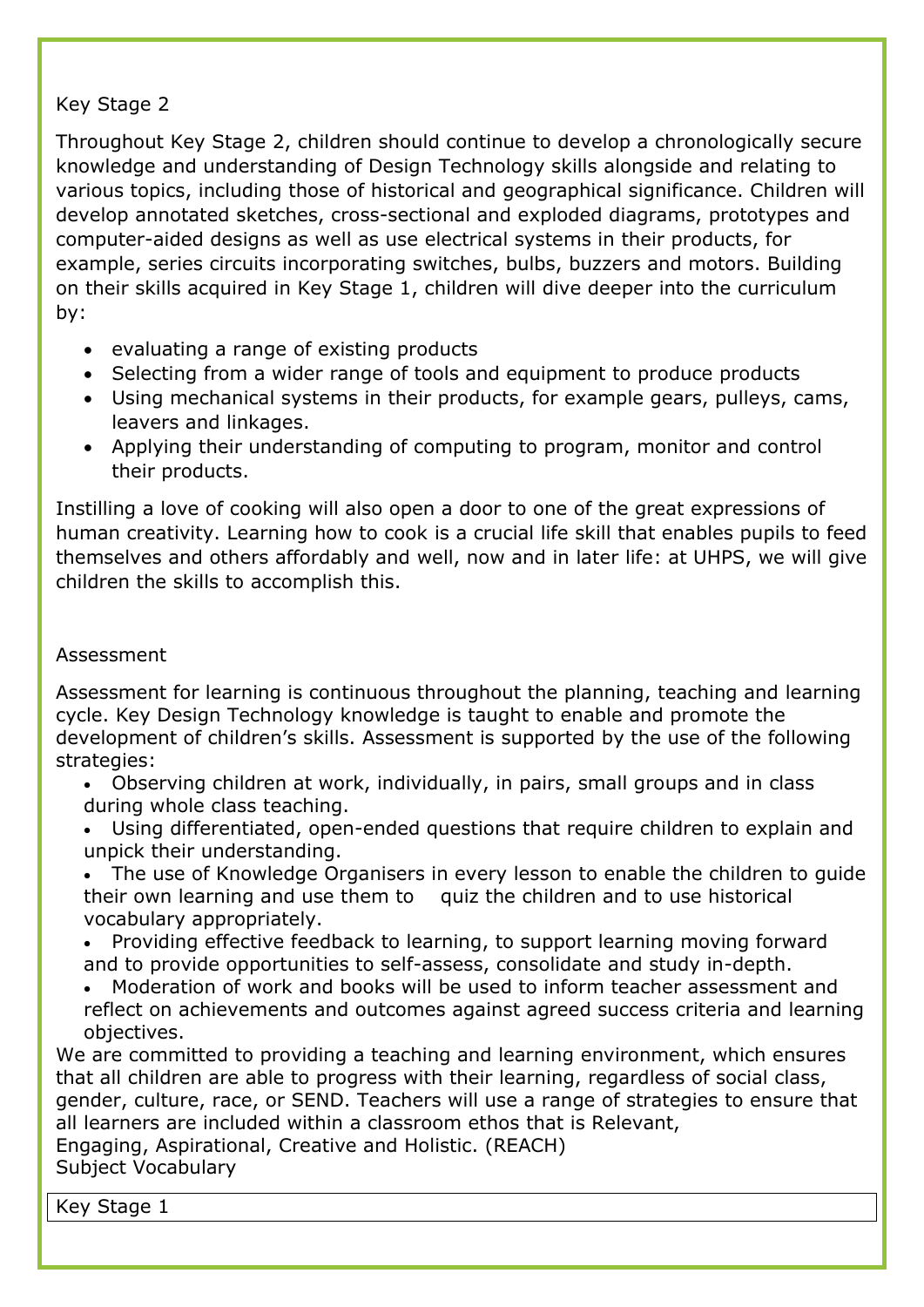Investigating, planning, design, make, evaluate, user, purpose, ideas, design criteria, product, function, fruit and vegetable names, names of equipment and utensils sensory vocabulary e.g. soft, juicy, crunchy, sweet, sticky, smooth, sharp, crisp, sour, hard flesh, skin, seed, pip, core, slicing, peeling, cutting, squeezing, healthy diet, choosing, ingredients, vehicle, wheel, axle, axle holder, chassis, body, cab assembling, cutting, joining, shaping, finishing, fixed, free, moving, mechanism names of tools, equipment and materials used, cut, fold, join, fix structure, wall, tower, framework, weak, strong, base, top, underneath, side, edge, surface, thinner, thicker, corner, point, straight, curved, metal, wood, plastic circle, triangle, square, rectangle, cuboid, cube, cylinder

Lower Key Stage 2

Evaluating, design brief design criteria, innovative, prototype, user, purpose, function, prototype, design criteria, innovative, appealing, design brief, planning, annotated sketch, sensory evaluations, mechanism, lever, linkage, pivot, slot, bridge, guide system, input, process, output linear, rotary, oscillating, reciprocating, name of products, names of equipment, utensils, techniques and ingredients texture, taste, sweet, sour, hot, spicy, appearance, smell, preference, greasy, moist, cook, fresh, savoury, hygienic, edible, grown, reared, caught, frozen, tinned, processed, seasonal, harvested healthy/varied diet

Upper Key Stage 2

function, innovative, design specification, design brief, user, purpose design brief, design specification, prototype, annotated sketch, purpose, user, innovation, research, functional, mock-up, prototype, ingredients, yeast, dough, bran, flour, wholemeal, unleavened, baking soda, spice, herbs fat, sugar, carbohydrate, protein, vitamins, nutrients, nutrition, healthy, varied, gluten, dairy, allergy, intolerance, savoury, source, seasonality utensils, combine, fold, knead, stir, pour, mix, rubbing in, whisk, beat, roll out, shape, sprinkle, crumble, frame structure, stiffen, strengthen, reinforce, triangulation, stability, shape, join, temporary, permanent, seam, seam allowance, wadding, reinforce, right side, wrong side, hem, template, pattern pieces, name of textiles and fastenings used, pins, needles, thread, pinking shears, fastenings, pulley, drive belt, gear, rotation, spindle, driver, follower, ratio, transmit, axle, motor, circuit, switch, circuit diagram, annotated drawings, exploded diagrams, mechanical system, electrical system, input, process, output

Specific to certain topics. (Linked to Knowledge Organisers)